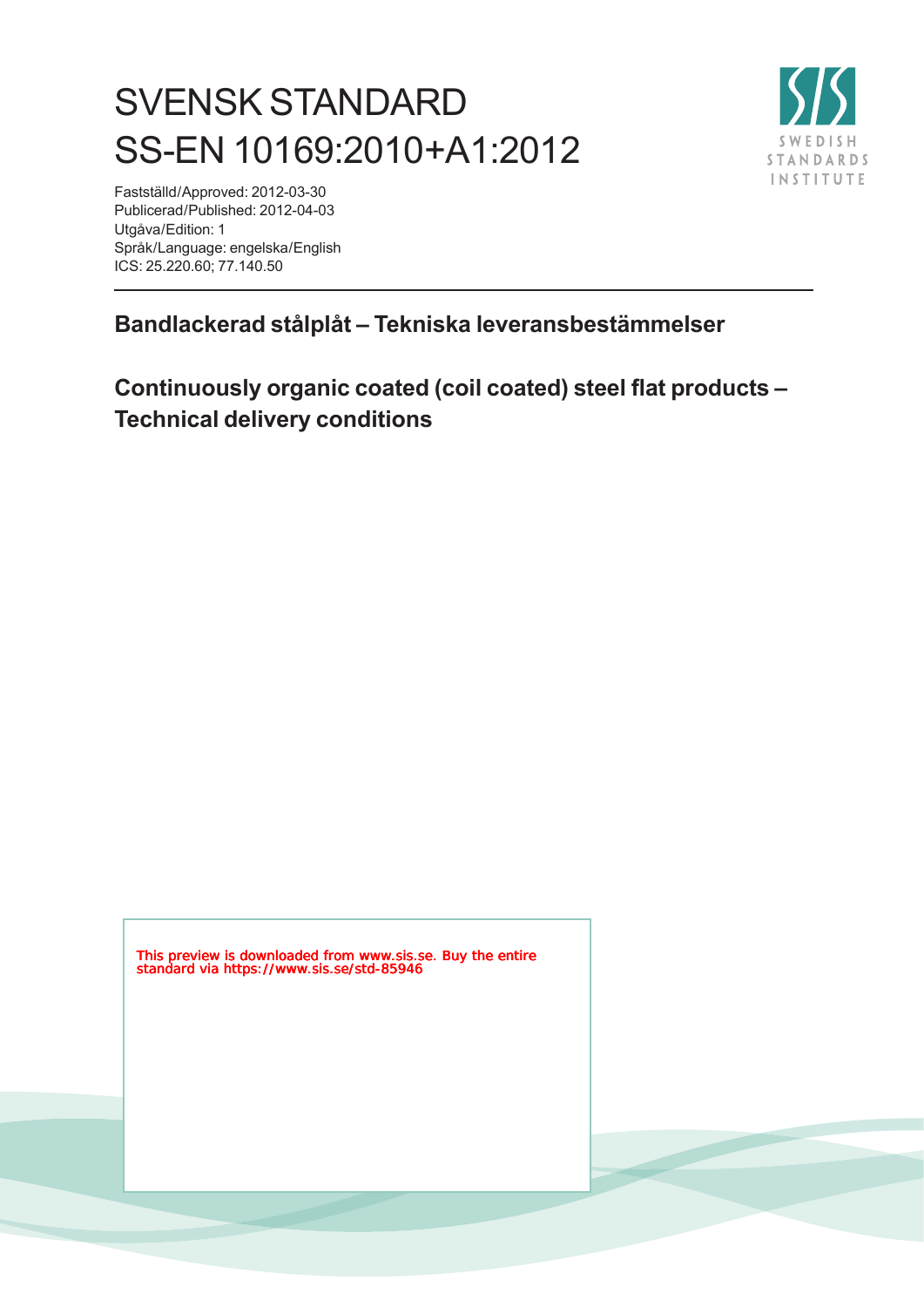## Standarder får världen att fungera

*SIS (Swedish Standards Institute) är en fristående ideell förening med medlemmar från både privat och offentlig sektor. Vi är en del av det europeiska och globala nätverk som utarbetar internationella standarder. Standarder är dokumenterad kunskap utvecklad av framstående aktörer inom industri, näringsliv och samhälle och befrämjar handel över gränser, bidrar till att processer och produkter blir säkrare samt effektiviserar din verksamhet.* 

#### **Delta och påverka**

Som medlem i SIS har du möjlighet att påverka framtida standarder inom ditt område på nationell, europeisk och global nivå. Du får samtidigt tillgång till tidig information om utvecklingen inom din bransch.

### **Ta del av det färdiga arbetet**

Vi erbjuder våra kunder allt som rör standarder och deras tillämpning. Hos oss kan du köpa alla publikationer du behöver – allt från enskilda standarder, tekniska rapporter och standardpaket till handböcker och onlinetjänster. Genom vår webbtjänst e-nav får du tillgång till ett lättnavigerat bibliotek där alla standarder som är aktuella för ditt företag finns tillgängliga. Standarder och handböcker är källor till kunskap. Vi säljer dem.

### **Utveckla din kompetens och lyckas bättre i ditt arbete**

Hos SIS kan du gå öppna eller företagsinterna utbildningar kring innehåll och tillämpning av standarder. Genom vår närhet till den internationella utvecklingen och ISO får du rätt kunskap i rätt tid, direkt från källan. Med vår kunskap om standarders möjligheter hjälper vi våra kunder att skapa verklig nytta och lönsamhet i sina verksamheter.

**Vill du veta mer om SIS eller hur standarder kan effektivisera din verksamhet är du välkommen in på www.sis.se eller ta kontakt med oss på tel 08-555 523 00.**

## Standards make the world go round

*SIS (Swedish Standards Institute) is an independent non-profit organisation with members from both the private and public sectors. We are part of the European and global network that draws up international standards. Standards consist of documented knowledge developed by prominent actors within the industry, business world and society. They promote cross-border trade, they help to make processes and products safer and they streamline your organisation.*

### **Take part and have influence**

As a member of SIS you will have the possibility to participate in standardization activities on national, European and global level. The membership in SIS will give you the opportunity to influence future standards and gain access to early stage information about developments within your field.

#### **Get to know the finished work**

We offer our customers everything in connection with standards and their application. You can purchase all the publications you need from us - everything from individual standards, technical reports and standard packages through to manuals and online services. Our web service e-nav gives you access to an easy-to-navigate library where all standards that are relevant to your company are available. Standards and manuals are sources of knowledge. We sell them.

#### **Increase understanding and improve perception**

With SIS you can undergo either shared or in-house training in the content and application of standards. Thanks to our proximity to international development and ISO you receive the right knowledge at the right time, direct from the source. With our knowledge about the potential of standards, we assist our customers in creating tangible benefit and profitability in their organisations.

**If you want to know more about SIS, or how standards can streamline your organisation, please visit www.sis.se or contact us on phone +46 (0)8-555 523 00**



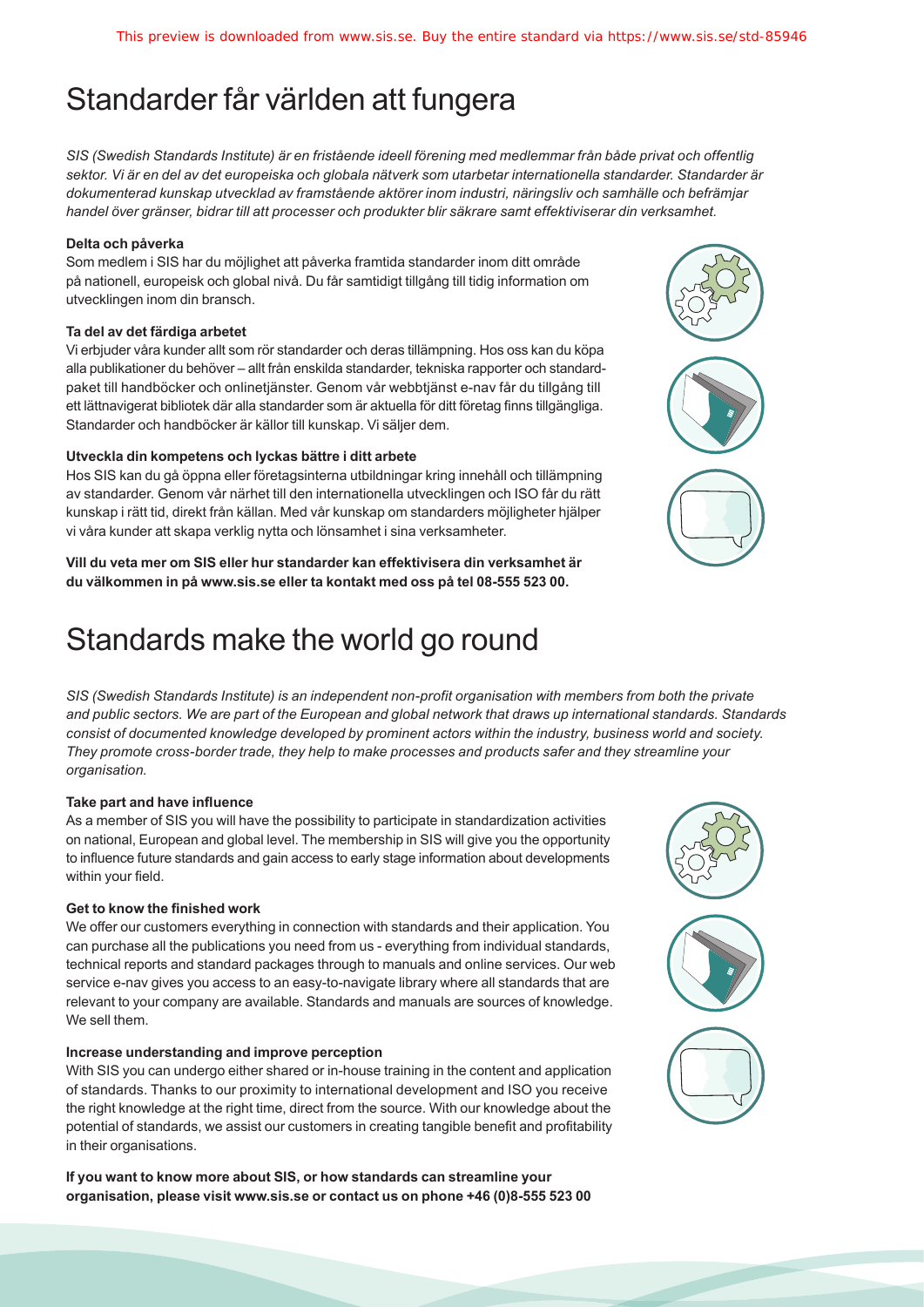Europastandarden EN 10169:2010+A1:2012 gäller som svensk standard. Detta dokument innehåller den officiella engelska versionen av EN 10169:2010+A1:2012.

Denna standard ersätter SS-EN 10169:2010, utgåva 1.

The European Standard EN 10169:2010+A1:2012 has the status of a Swedish Standard. This document contains the official version of EN 10169:2010+A1:2012.

This standard supersedes the Swedish Standard SS-EN 10169:2010, edition 1.

© Copyright/Upphovsrätten till denna produkt tillhör SIS, Swedish Standards Institute, Stockholm, Sverige. Användningen av denna produkt regleras av slutanvändarlicensen som återfinns i denna produkt, se standardens sista sidor.

© Copyright SIS, Swedish Standards Institute, Stockholm, Sweden. All rights reserved. The use of this product is governed by the end-user licence for this product. You will find the licence in the end of this document.

*Upplysningar om sakinnehållet i standarden lämnas av SIS, Swedish Standards Institute, telefon 08-555 520 00. Standarder kan beställas hos SIS Förlag AB som även lämnar allmänna upplysningar om svensk och utländsk standard.*

*Information about the content of the standard is available from the Swedish Standards Institute (SIS), telephone +46 8 555 520 00. Standards may be ordered from SIS Förlag AB, who can also provide general information about Swedish and foreign standards.*

Denna standard är framtagen av kommittén för Allmänna konstruktionsstål, SIS/TK 142.

Har du synpunkter på innehållet i den här standarden, vill du delta i ett kommande revideringsarbete eller vara med och ta fram andra standarder inom området? Gå in på www.sis.se - där hittar du mer information.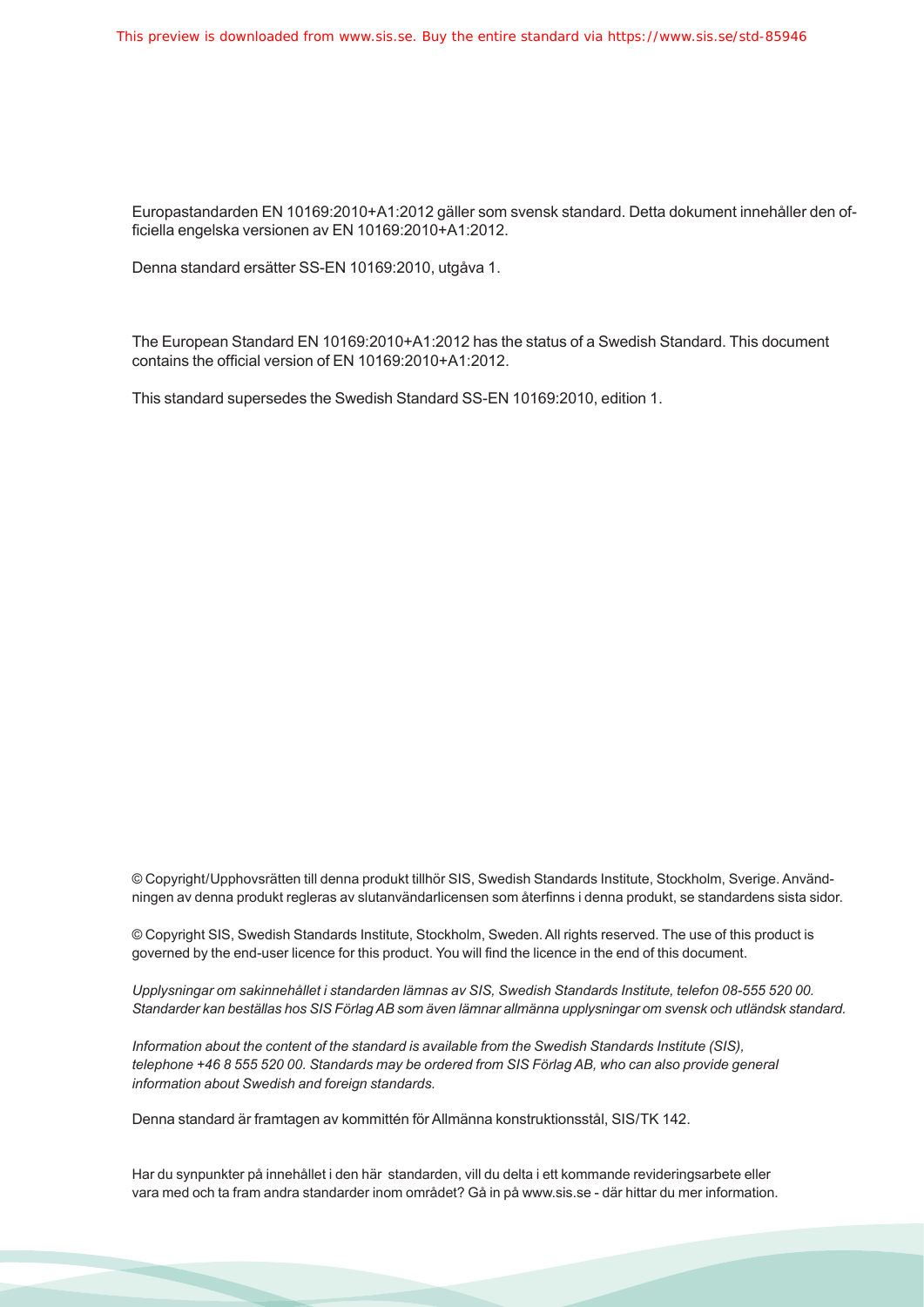This preview is downloaded from www.sis.se. Buy the entire standard via https://www.sis.se/std-85946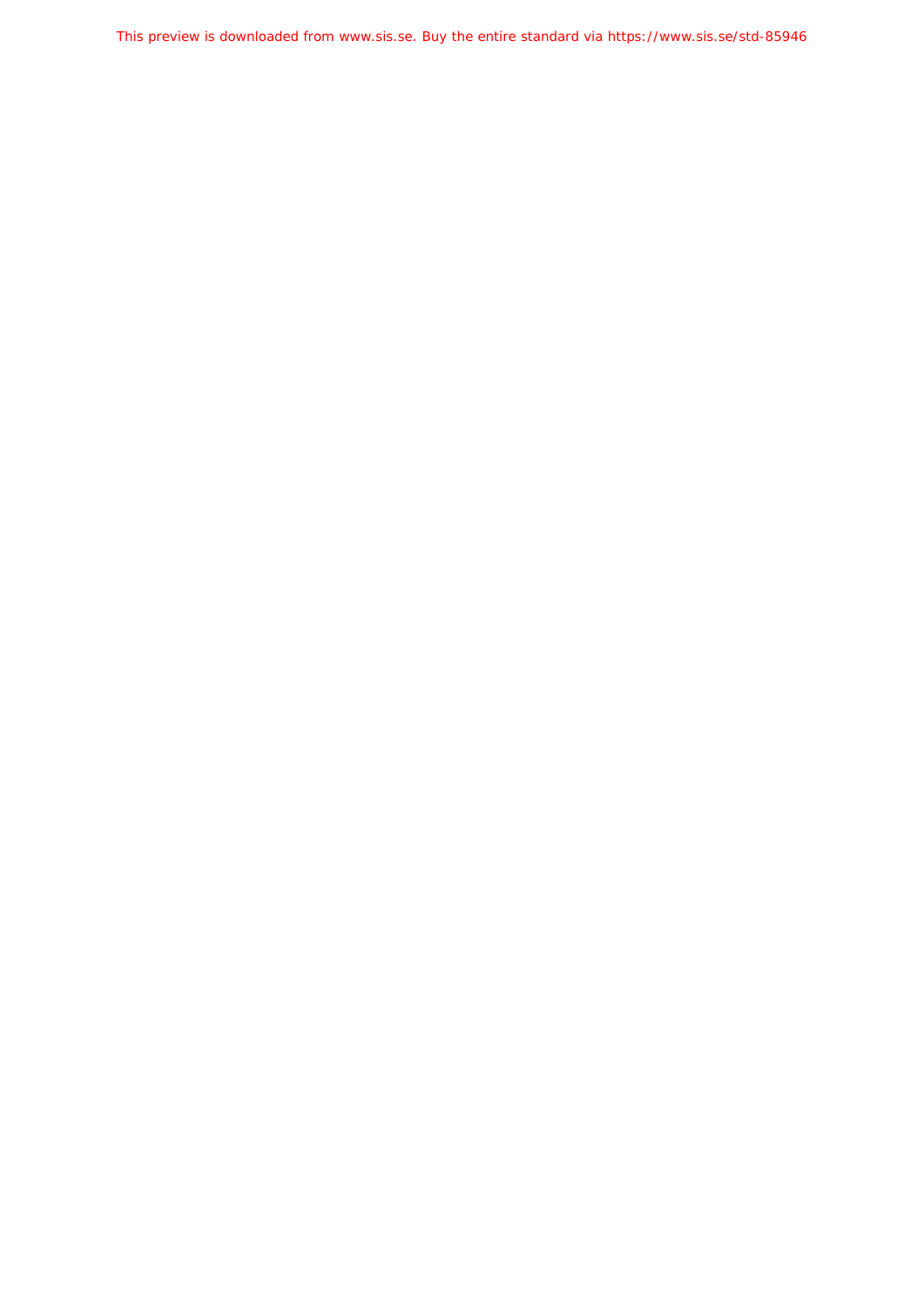## EUROPEAN STANDARD NORME EUROPÉENNE

EUROPÄISCHE NORM

### **EN 10169:2010+A1**

March 2012

ICS 25.220.60; 77.140.50 Supersedes EN 10169:2010

English Version

### Continuously organic coated (coil coated) steel flat products - Technical delivery conditions

Produits plats en acier revêtus en continu de matières organiques (prélaqués) - Conditions techniques de livraison  Kontinuierlich organisch beschichtete (bandbeschichtete) Flacherzeugnisse aus Stahl - Technische **Lieferbedingungen** 

This European Standard was approved by CEN on 7 August 2010 and includes Amendment 1 approved by CEN on 14 February 2012.

CEN members are bound to comply with the CEN/CENELEC Internal Regulations which stipulate the conditions for giving this European Standard the status of a national standard without any alteration. Up-to-date lists and bibliographical references concerning such national standards may be obtained on application to the CEN-CENELEC Management Centre or to any CEN member.

This European Standard exists in three official versions (English, French, German). A version in any other language made by translation under the responsibility of a CEN member into its own language and notified to the CEN-CENELEC Management Centre has the same status as the official versions.

CEN members are the national standards bodies of Austria, Belgium, Bulgaria, Croatia, Cyprus, Czech Republic, Denmark, Estonia, Finland, France, Germany, Greece, Hungary, Iceland, Ireland, Italy, Latvia, Lithuania, Luxembourg, Malta, Netherlands, Norway, Poland, Portugal, Romania, Slovakia, Slovenia, Spain, Sweden, Switzerland, Turkey and United Kingdom.



EUROPEAN COMMITTEE FOR STANDARDIZATION COMITÉ EUROPÉEN DE NORMALISATION EUROPÄISCHES KOMITEE FÜR NORMUNG

**Management Centre: Avenue Marnix 17, B-1000 Brussels** 

© 2012 CEN All rights of exploitation in any form and by any means reserved worldwide for CEN national Members.

Ref. No. EN 10169:2010+A1:2012: E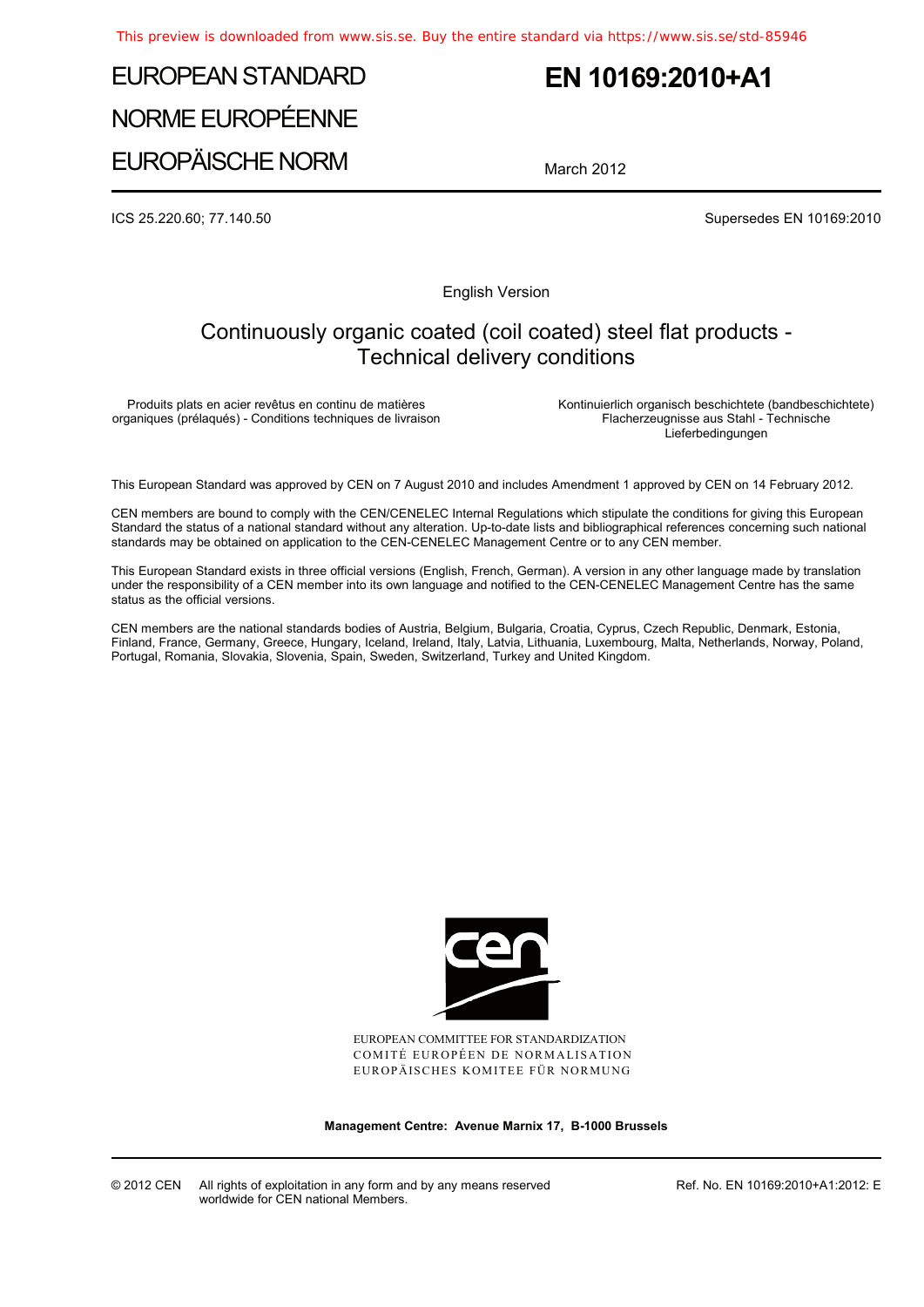This preview is downloaded from www.sis.se. Buy the entire standard via https://www.sis.se/std-85946 SS-EN 10169:2010+A1:2012 (E)

### **Contents**

| 1                                                                                                                                         |  |  |  |  |
|-------------------------------------------------------------------------------------------------------------------------------------------|--|--|--|--|
| $\mathbf{2}$                                                                                                                              |  |  |  |  |
| 3                                                                                                                                         |  |  |  |  |
| 4                                                                                                                                         |  |  |  |  |
| 5<br>5.1<br>5.2                                                                                                                           |  |  |  |  |
| 6<br>6.1<br>6.1.1<br>6.1.2<br>6.1.3<br>6.2<br>6.2.1<br>6.2.2<br>6.2.3<br>6.2.4<br>6.2.5<br>6.2.6<br>6.3<br>6.3.1<br>6.3.2<br>6.3.3<br>6.4 |  |  |  |  |
| 7<br>7.1                                                                                                                                  |  |  |  |  |
| 7.2<br>7.3<br>7.4<br>7.5                                                                                                                  |  |  |  |  |
| 7.5.1<br>7.5.2<br>7.5.3<br>7.5.4                                                                                                          |  |  |  |  |
| 7.5.5<br>7.5.6<br>7.5.7<br>7.5.8                                                                                                          |  |  |  |  |
| 7.6<br>8                                                                                                                                  |  |  |  |  |
| 9                                                                                                                                         |  |  |  |  |
| 10                                                                                                                                        |  |  |  |  |
|                                                                                                                                           |  |  |  |  |
|                                                                                                                                           |  |  |  |  |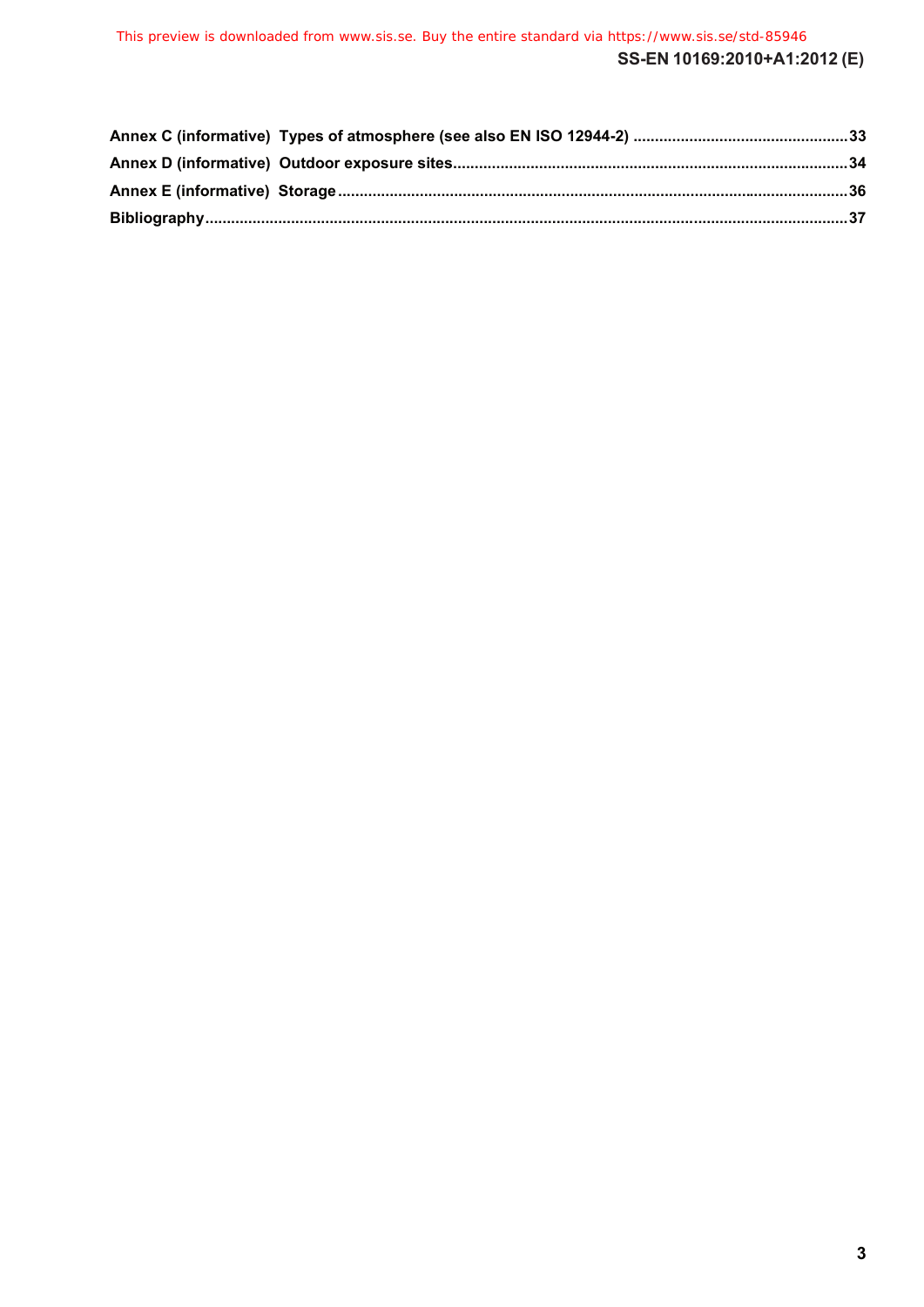### **Foreword**

This document (EN 10169:2010+A1:2012) has been prepared by Technical Committee ECISS/TC 109  $\mathbb{A}$ <sup>3</sup> "Coated and uncoated flat products to be used for cold forming"  $\mathbb{A}$ , the secretariat of which is held by AFNOR.

This European Standard shall be given the status of a national standard, either by publication of an identical text or by endorsement, at the latest by September 2012, and conflicting national standards shall be withdrawn at the latest by September 2012.

Attention is drawn to the possibility that some of the elements of this document may be the subject of patent rights. CEN [and/or CENELEC] shall not be held responsible for identifying any or all such patent rights.

This document supersedes  $\mathbb{A}_1$  EN 10169:2010  $\mathbb{A}_1$ .

This document includes Amendment 1 approved by CEN on 2012-02-14.

The start and finish of text introduced or altered by amendment is indicated in the text by tags  $\mathbb{F}_1$ .  $\mathbb{F}_1$ .

According to the CEN/CENELEC Internal Regulations, the national standards organizations of the following countries are bound to implement this European Standard: Austria, Belgium, Bulgaria, Croatia, Cyprus, Czech Republic, Denmark, Estonia, Finland, France, Germany, Greece, Hungary, Iceland, Ireland, Italy, Latvia, Lithuania, Luxembourg, Malta, Netherlands, Norway, Poland, Portugal, Romania, Slovakia, Slovenia, Spain, Sweden, Switzerland, Turkey and the United Kingdom.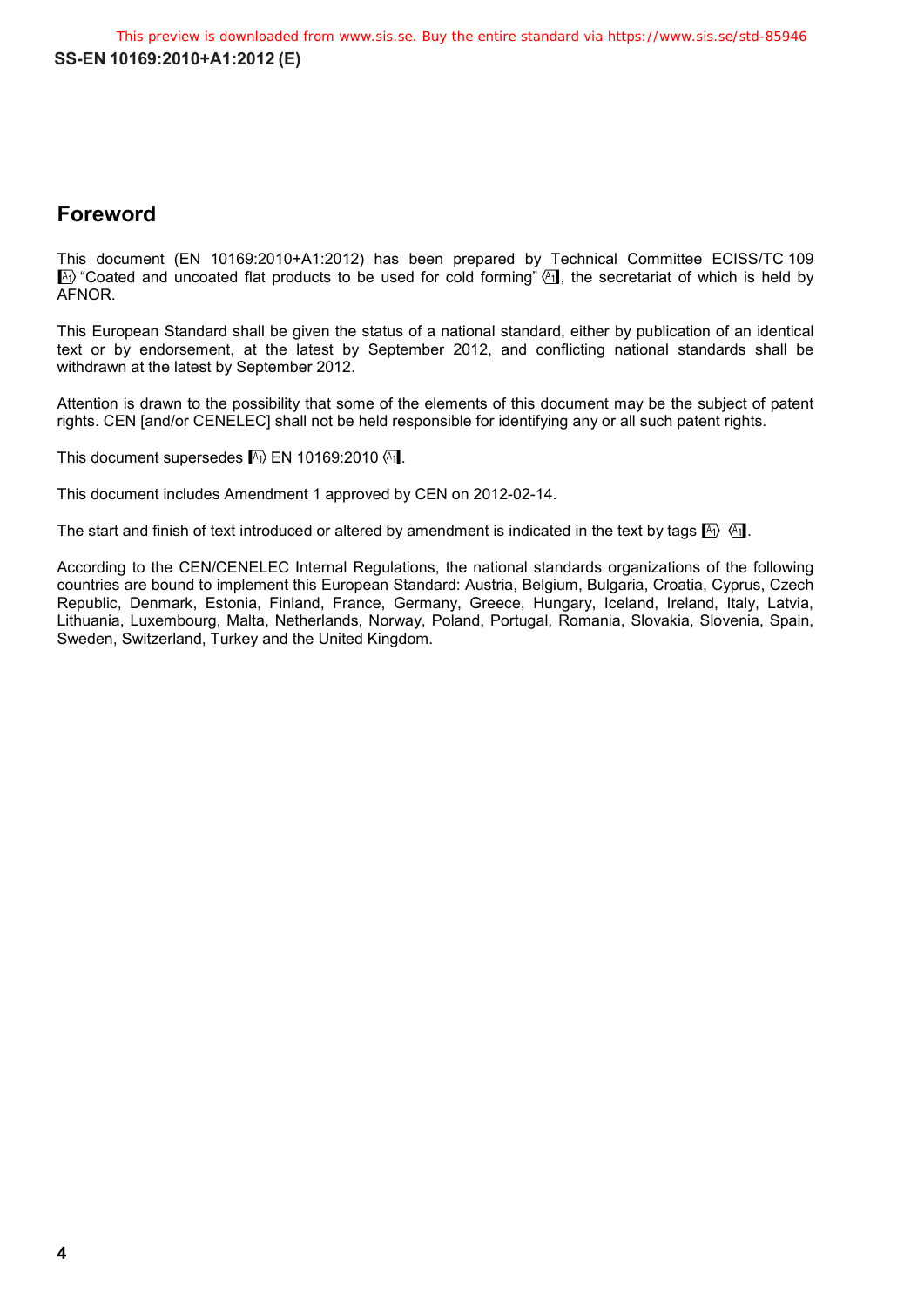### **1 Scope**

This European Standard specifies requirements for continuously organic coated (coil coated) steel flat products. It particularly specifies the performance requirements.

The products covered are wide strip, sheet cut from wide strip, slit wide strip, strip rolled in widths less than 600 mm and cut lengths (from sheet or strip).

NOTE This document is not applicable to continuously organic coated flat products made of:

- tinmill products,
- electrical steels.

### **2 Normative references**

The following referenced documents are indispensable for the application of this document. For dated references, only the edition cited applies. For undated references, the latest edition of the referenced document (including any amendments) applies.

EN 10020:2000, *Definition and classification of grades of steel* 

EN 10021:2006,  $\mathbb{F}_1$  General technical delivery conditions for steel products  $\mathbb{F}_1$ 

EN 10025-1, *Hot-rolled products of structural steels — Part 1: General technical delivery conditions*

EN 10025-2, *Hot-rolled products of structural steels — Part 2: Technical delivery conditions for non-alloy structural steels*

EN 10048, *Hot rolled narrow steel strip — Tolerances on dimensions and shape*

EN 10051, *Continuously hot-rolled uncoated plate, sheet and strip of non-alloy and alloy steels — Tolerances on dimensions and shape*

EN 10079:2007, *Definition of steel products*

EN 10111, *Continuously hot rolled low carbon steel sheet and strip for cold forming — Technical delivery conditions* 

EN 10130, *Cold rolled low carbon steel flat products for cold forming — Technical delivery conditions*

EN 10131, *Cold rolled uncoated and zinc or zinc-nickel electrolytically coated low carbon and high yield strength steel flat products for cold forming —Tolerances on dimensions and shape* 

EN 10139, *Cold rolled uncoated mild steel narrow strip for cold forming — Technical delivery conditions*

EN 10140, *Cold rolled narrow steel strip — Tolerances on dimensions and shape*

EN 10143, *Continuously hot-dip coated steel sheet and strip — Tolerances on dimensions and shape*

EN 10152, *Electrolytically zinc coated cold rolled steel flat products for cold forming — Technical delivery conditions* 

EN 10204:2004, *Metallic products — Types of inspection documents*

EN 10268, *Cold rolled steel flat products with high yield strength for cold forming — Technical delivery conditions*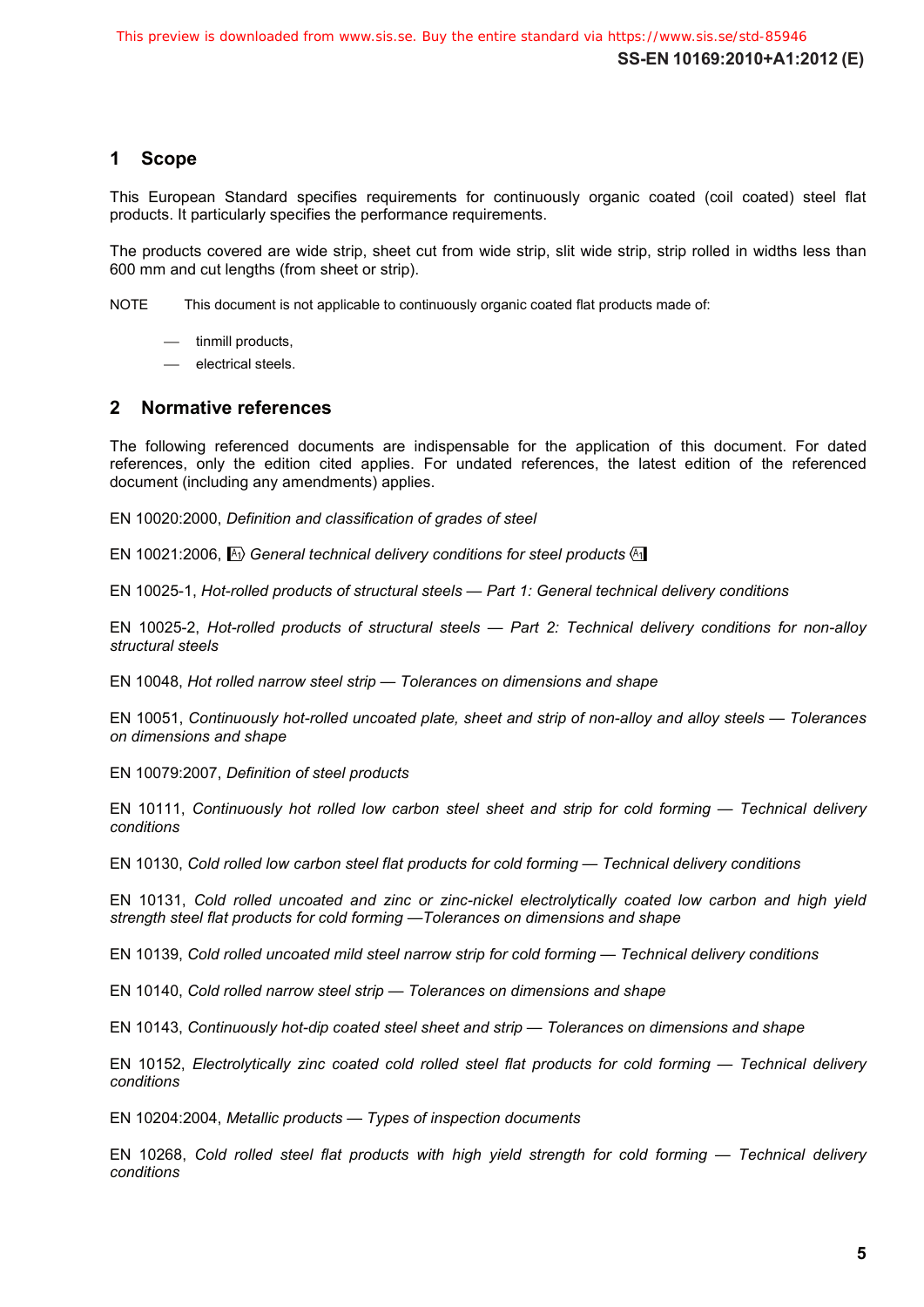prEN 10338:2007, *Hot rolled and cold rolled non-coated flat products of multiphase steels for cold forming — Technical delivery conditions*

- EN 10346, *Continuously hot-dip coated steel flat products Technical delivery conditions*
- EN 13523-0, *Coil coated metals Test methods Part 0: General introduction and list of test methods*
- EN 13523-1, *Coil coated metals Test methods Part 1: Film thickness*
- EN 13523-2, *Coil coated metals Test methods Part 2: Specular gloss*
- EN 13523-3, *Coil coated metals Test methods Part 3: Colour difference Instrumental comparison*
- EN 13523-4, *Coil coated metals Test methods Part 4: Pencil hardness*
- EN 13523-5, *Coil coated metals Test methods Part 5: Resistance to rapid deformation (impact test)*
- EN 13523-6, *Coil coated metals Test methods Part 6: Adhesion after indentation (cupping test)*
- EN 13523-7, *Coil coated metals Test methods Part 7: Resistance to cracking on bending (T-bend test)*
- EN 13523-8, *Coil coated metals Test methods Part 8: Resistance to salt spray (fog)*
- EN 13523-9, *Coil coated metals Test methods Part 9: Resistance to water immersion*
- EN 13523-10, *Coil coated metals Test methods Part 10: Resistance to fluorescent UV light and water condensation*
- EN 13523-11, *Coil coated metals Test methods Part 11: Resistance to solvents (rubbing test)*
- EN 13523-12, *Coil coated metals Test methods Part 12: Resistance to scratching*
- EN 13523-14, *Coil coated metals Test methods Part 14: Chalking (Helmen method)*
- EN 13523-15, *Coil coated metals Test methods Part 15: Metamerism*
- EN 13523-18, *Coil coated metals Test methods Part 18: Resistance to staining*
- EN 13523-19, *Coil coated metals Test methods Part 19: Panel design and method of atmospheric exposure testing*
- EN 13523-21, *Coil coated metals Test methods Part 21: Evaluation of outdoor exposure panels*
- EN 13523-22, *Coil coated metals Test methods Part 22: Colour difference Visual comparison*
- EN 13523-23, *Coil coated metals Test methods Part 23: Colour stability in humid atmospheres containing sulphur dioxide*
- EN 13523-24, *Coil coated metals Test methods—– Part 24: Resistance to blocking and pressure marking*
- EN 13523-25, *Coil coated metals Test methods Part 25: Resistance to humidity*
- EN 13523-26, *Coil coated metals Test methods Part 26*: *Resistance to condensation of water*
- EN 13523-27, *Coil coated metals Test methods Part 27: Resistance to humid poultice (*C*ataplasm test)*
- EN ISO 2815, *Paints and varnishes Buchholz indentation test (ISO 2815:2003)*